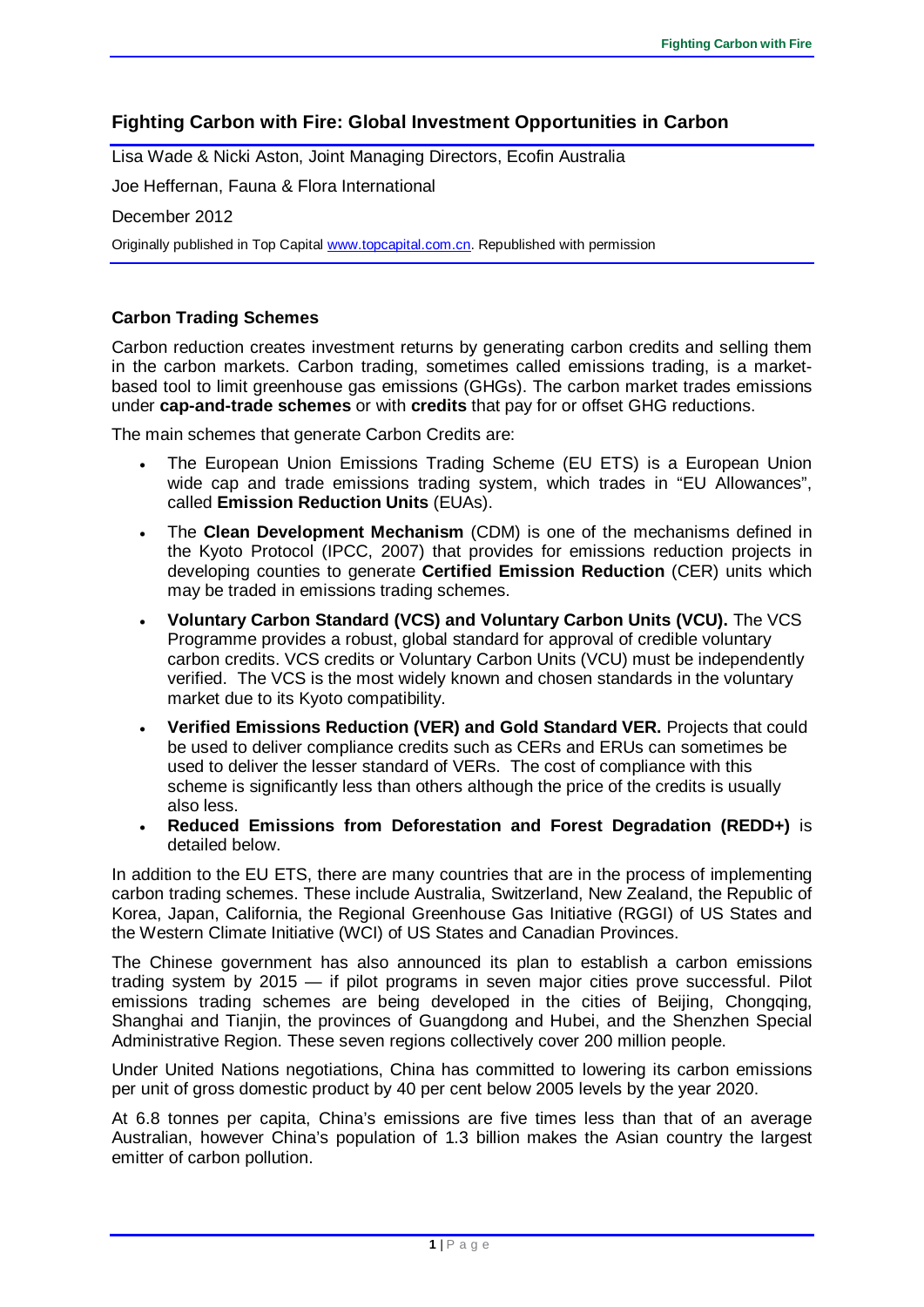From 2013, there will be more than 50 national or sub- national emissions trading schemes around the world, covering more than 850 million people.

#### **REDD+ Projects**

In 2007, it was agreed by the UNFCCC to explore opportunities for providing finance to developing countries for protection and effective management of their forests, through a scheme that has become known as REDD+. The plus sign (+) captures an aspiration for REDD to be used to maximize the value of biodiversity and social benefit as well as to include sustainable forest management as part of an effective emissions reductions strategy for forests.

A number of civil society & commercial groups, as well as bilateral and multilateral funding agencies (including the Australian Government), have been developing this concept in earnest since 2009, including establishing commercial and public funding streams for developing national 'readiness' programmes and pilot projects, primarily designed to learn lessons for full implementation of REDD+.

According to the Food and Agriculture organisation of the United Nations, there are 340 REDD+ projects in 52 countries. The first REDD+ project in Africa to be verified and achieve crediting was the Kenyan Kasigau Corridor in Kenya in 2010, protecting 200,000 hectares of important corridor land between the Tsavo National Parks.

## **REDD+ Case Study**

A new, innovative Carbon financing project is being launched by Fauna & Flora International and Carbon-Plus Capital in Mozambique in conjunction with the Ministry of Tourism (MITUR), and the Ministry of the Coordination of Environmental Affairs (MICOA).

The project is a REDD+ project, based in the Niassa Reserve, famed as a last stronghold of elephants with Africa's largest tusks. The project aims to generate Carbon Credits via the Verified Carbon Standard (VCS) system through the effective long-term management and ecological integrity of the reserve through:

- 1. Development of a sustainable financing mechanism based on the demonstrable sequestration of atmospheric carbon through enhancing the carbon carrying capacity and reducing ecological degradation from 2013-2054.
- 2. Facilitating the strategic management, ecological enhancement and community development of the Reserve to ensure sustainable REDD+ revenues over 40 years.

Improved fire management within the Reserve will be fundamental in realizing these objectives at a cost of a mere \$18 million. Revenues are expected to be \$76million via the sequestration of 11.4million tonnes of carbon. Total Profits at \$12 million over the 8 year life of the project ensure attractive investment returns.

However this project goes well beyond just Carbon sequestration. The Niassa Reserve area suffers from many other constraints such as resource scarcity created by environmental damage including food scarcity, unprecedented population growth, severe poverty, and then there is fire.

## **Current Use of Fire**

Traditional burning, the use of fire as a land management tool, is prevalent in and around the Reserve and includes slash-and-burn agriculture, natural product harvesting, livestock grazing, clearing of travel routes, protection from wildlife, hunting and honey gathering. Over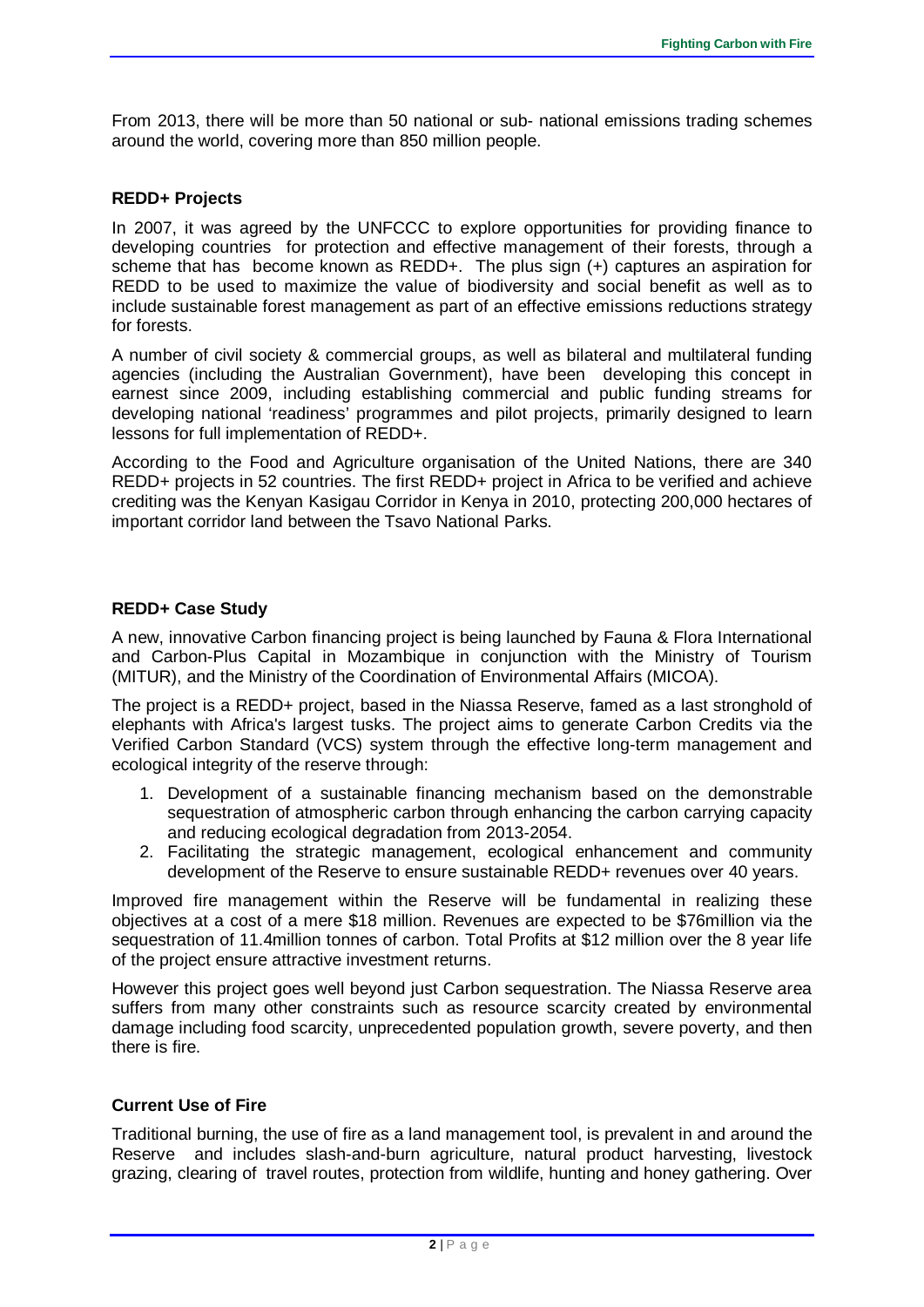past decades the influence of traditional burning on the Miombo woodland ecosystem has increased alongside rapid population growth.

Management or coordination of the use of fire, for all intents and purposes, is non-existent throughout the Reserve and adjacent areas. Insufficient and inconsistent land and fire management legislation, policies and strategies inadequately address the appropriate use of fire in Mozambique. Limited government capacity combined with weakening traditional institutions has created a lack of understanding of fire management amongst stakeholders (including communities) that results in the uncoordinated use of fire throughout the region.

In short, communities burn in the dry season when the fires are characterised by high intensity and a tendency to spread due to the hot, dry and windy conditions and fully cured fuel. Fires at this time can burn for weeks and spreads far beyond the intended purpose. Unmanaged crop fires account for 80% of the total burnt area in Mozambique annually.

By changing this behaviour and moving burning to the wet season, Reserve Management aims to secure the long-term conservation of the rich and unique biodiversity and pristine wilderness of the Reserve through:

- i. Generating direct revenue from the Elimination 11.4 million tonnes of carbon and earning revenue from the REDD+ voluntary carbon market;
- ii. Securing, managing and developing biodiversity;
- iii. Reducing pressure on natural resources and promoting alternate community livelihoods;
- iv. Developing eco-tourism and professional hunting through engagement of private concessionaires; and
- v. Decentralizing management through innovative public / private partnerships.

#### **Community Participation in REDD+**

Effective local participation in project design and implementation is vital to ensure multiple benefits from the project and ensure equitability and sustainability. Projects that operate in a transparent manner build confidence with stakeholders and enable them to contribute more effectively to the project objectives. Community engagement is a priority throughout the project lifetime.

During the project, communities will be engaged in three main ways:

- 1) Development of a socio-cultural baseline, through a participatory process;
- 2) Community consultation and 'Free, Prior and Informed Consent' (FPIC) sought where community rights are affected; and
- 3) Active involvement in project activities, with adequate incentives provided to ensure communities benefit from project success.

REDD+ design needs to ensure that a strong focus is placed on developing sustainable sources of income and employment to maximise benefits to communities (e.g. local community employment as forest rangers). Also, it is particularly important to support sustainable agricultural development to reduce pressure on forest, and assist in poverty reduction.

Working with communities on REDD+ projects requires a great deal of education and dialogue, and forms a major component of developing effective REDD+ planning. The role of people living in and depending on forest resources is central to success in reduction of carbon emissions and securing ongoing revenues from carbon credit sales to buyers.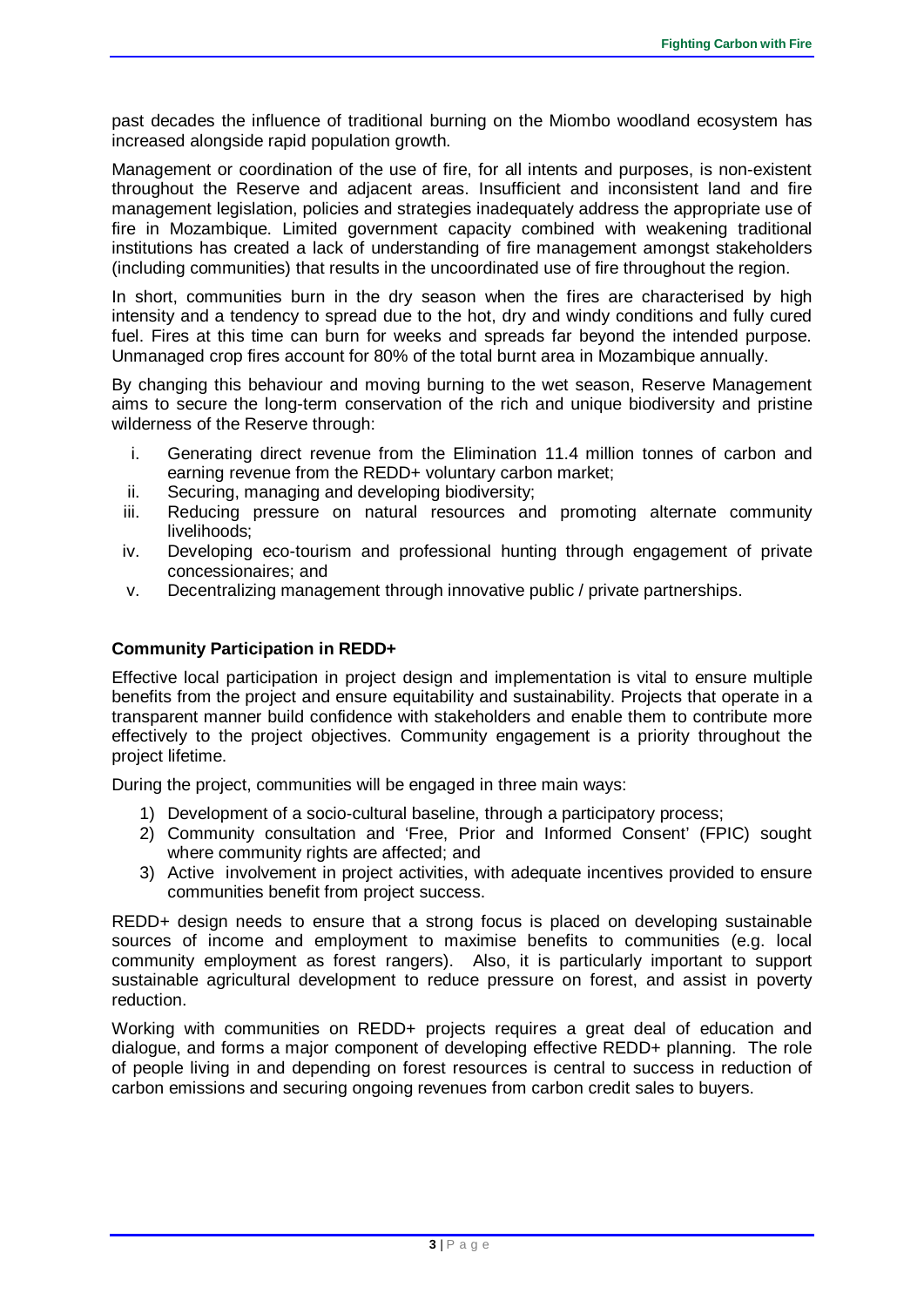## **Delivering the Niassa Project**

The Niassa REDD+ Conservation Initiative (NRCI) will follow a globally recognised REDD+ project development approach, using a phased process for developing and implementing the 40-year project. At all stages, technical teams will ensure that suitable training and capacity building is given to Governmental and non-governmental partners through joint management and planning of all activities

Carbon sequestration Activities

- 1) Fire Management- Reduction of the intensity and frequency of fires in the reserve is a key mechanism to increase carbon sequestration. Much further research is required but it is expected that the project implementing a fire reduction package including a focus on ignition sources, as well as community travel and lifestyle behaviours.
- 2) Improving the productivity of land presently under agriculture will focus farming activities in a smaller area, and reduce the expansion of farming land into intact forest areas. With a combination of effective zonation and agricultural assistance, it is hoped to limit further agricultural expansion whilst improving livelihood conditions for local farmers. It will also be necessary to ensure that only people with existing and appropriate land rights are supported in developing agriculture, to avoid generating a 'magnet' effect.
- 3) There is a significant proportion of valuable timber species in the reserve and efforts will be taken to ensure that exploitation of these resources will only be undertaken in a legal and sustainable manner. This may require licensing and regulation of existing activities and cessation of unsuitable and/ or illegal operations.

In order to support the national policies of Mozambique and the REDD development strategies, much of the revenues for carbon will be applied to reduce poverty in the communities of Niassa and Cabo Delgado Provinces, particularly those within the reserve. This may include development of vocational skills training, including microenterprise and practical trades, e.g. mechanics, construction, agriculture, tourism.

Revenue sharing will be structured to ensure alignment with the National Development Strategy of Mozambique and performance-based schemes will be established to ensure accountability.

To maintain carbon revenues over the project period, it will be important to empower the reserve management to effectively manage the development path of the reserve. This will require a range of interventions, e.g. prevention of illegal resource extraction including poaching as well as support for community agriculture and livelihoods programmes, including mitigation of human-elephant conflict.

## **Investment Pipeline**

In addition to the Niassa Project, there are many other projects being developed throughout Africa including in Liberia, Tanzania, and Cameroon. However, projects have been generally slow to come to fruition with many countries uncertain about the impact of REDD on their own development, and the compromises on land use required to access the scheme. The Niassa Project is the most advanced REDD project in Southern Africa, and through engagement of South African, Namibian and Australian specialists, is a test bed for REDD concepts in the vast Southern African miombo forests, covering a staggering 24 million hectares from Angola to Mozambique.

Carbon offsets are also in demand in Mozambique as the country experiences a massive jump in investment, following confirmation of massive coal and gas deposits in the northern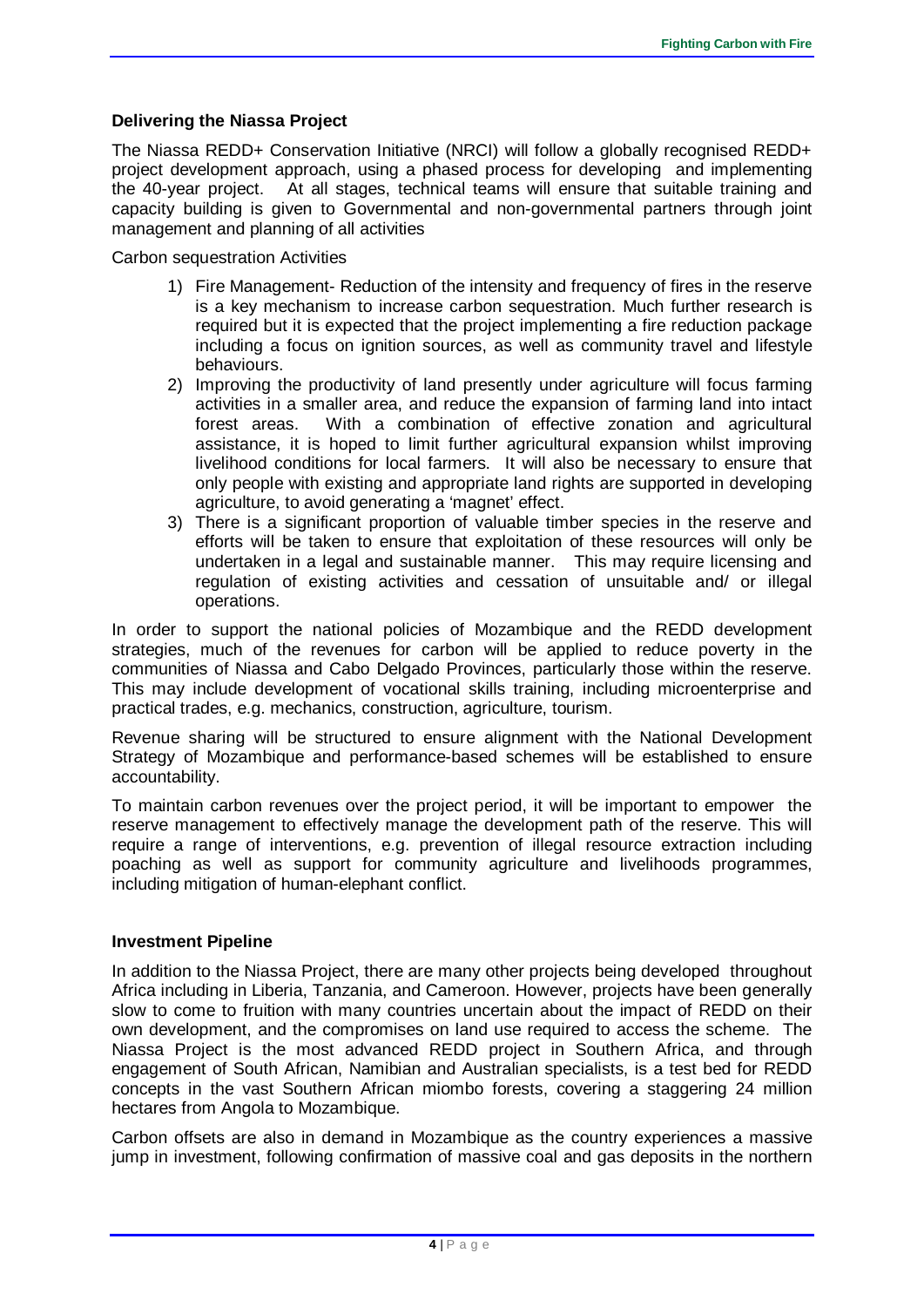regions of the country, attracting the likes of Rio Tinto, Vale, Eni, Ana Darko, and other major players to this remote corner of Africa.

The Mozambique project aims to monestise the Carbon, via the Verified Carbon Standard. VCS offsets must be real (have happened), additional (beyond business-as-usual activities), measurable, permanent (not temporarily displace emissions), independently verified and unique (not used more than once to offset emissions).

The Program Objectives of VCS projects are to:

- 1) Standardize and provide transparency and credibility to the voluntary offset market.
- 2) Enhance business, consumer and government confidence in voluntary offsets.
- 3) Create a trusted and tradable voluntary offset credit; the Verified Carbon Unit. (VCU)
- 4) Stimulate additional investments in emissions reductions and low carbon solutions
- 5) Experiment and stimulate innovation in emission reduction technologies and offer lessons that can be built into future regulation.
- 6) Provide a clear chain of ownership over voluntary offsets that prevent them being used twice. This is achieved through multiple VCS registries and a central project database that is open to the public.

#### **Opportunities for Chinese Investors**

There are already many CDM and voluntary projects in China and there are further opportunities to develop socially focussed projects that develop substantial financial returns.

A report released in October 2012 by the Climate Institute titled *Carbon Markets and Climate Policy in China: China's pursuit of a clean energy future outlines China's recent ambitious* climate and clean energy policies. The report states that China's main exposure to the carbon market has been through the Clean Development Mechanism (CDM). The CDM has driven renewable energy development and built capabilities in carbon measurement and auditing. This positive experience with carbon markets has contributed to China choosing to establish its own domestic carbon trading scheme.

Chinese investors and developers can get involved in projects at home. Through China's widespread investments in Africa, there may also be significant opportunities for highly profitable investments in to REDD+ projects in Africa.

Emissions trading schemes are set to play an important part in the next phase of China's climate change policy. China's ambitious pilot schemes will already represent the world's second largest emission trading schemes and are expected to lead to a nationwide system in 2015-2016.

The Niassa Project as detailed here demonstrates impressive financial returns and may pave the way for many future similar projects in Africa and beyond. What is most exciting about these projects is that as well as generating strong financial returns they will also deliver numerous social benefits through food security, population management, reduction in poverty, recovery of the natural fauna, preserving biodiversity.

At Ecofin Australia we believe that projects that combine social and financial returns have an exciting future particularly in countries with developing carbon pricing and structure like China and Australia. The essential ingredients are simply reducing human impact on the environment and a mechanism to price it. The potential for this is global and we believe that there will be many projects like this that will continue to drive investment into carbon projects worldwide.